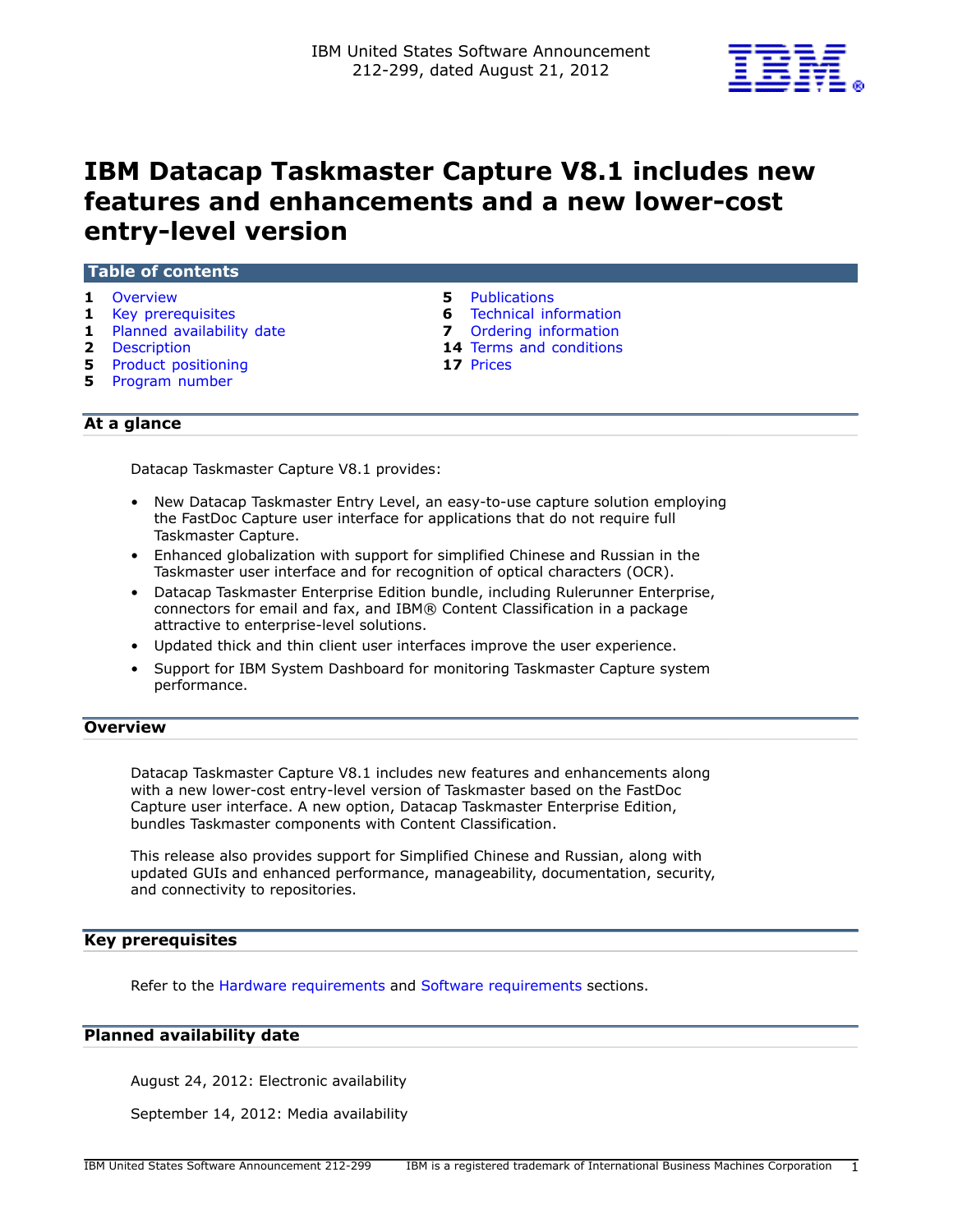## <span id="page-1-0"></span>**Description**

Datacap Taskmaster Capture V8.1 is designed to help significantly reduce labor and paper costs, and deliver meaningful information for better and faster decisions. It offers the following benefits:

- Full Time Employee (FTE) or equivalent reduction or repurposing
- Data entry error reduction
- Elimination of document transportation costs
- Accelerated document processing

#### **Enhancements**

Datacap Taskmaster Capture V8.1 includes improvements such as updated GUIs, FastDoc integration, and new entry-level and enterprise package offerings.

#### **FastDoc integration**

FastDoc is now a standard component of Datacap Taskmaster Capture V8.1, rather than a separately licensed product. The FastDoc integration with Taskmaster facilitates customization of capture installations from department to enterprise. You can run FastDoc as a stand-alone application and as a connected Taskmaster client application, enabling you to have an offline capture station as part of enterpriselevel deployment. The stand-alone configuration supports asynchronous submission of batches with scheduled uploads that use a web service. The FastDoc connected configuration uses Taskmaster Server for batch management. FastDoc includes a connector for IBM FileNet® Content Manager. When used with Taskmaster, FastDoc may be configured to export documents to IBM Content Manager and IBM FileNet Image Services, in stand-alone or connected mode.

#### **Lower-cost Taskmaster Entry Level**

Datacap Taskmaster Entry Level is a lower-cost version of Taskmaster based on the FastDoc Capture user interface. It is designed to help you with the following tasks:

- Automate the capture of data fields for indexing with OCR.
- Identify documents by comparing them to a database of previously scanned documents.
- Help ensure data accuracy with database look-ups.
- Deliver data and images straight into IBM FileNet Content Manager.

Scanned documents can be exported in image or searchable PDF format.

Taskmaster Entry Level is a limited-use version of Taskmaster with the following restrictions:

- FastDoc user interface is not configurable.
- Taskmaster Web for administration only (not for scanning or verification).
- Data capture using the default ABBYY FineReader OCR engine. Use of additional OCR or hand print (ICR) engines provided with Taskmaster Capture is prohibited.
- Use of Datacap Taskmaster Flex and TravelDocs demo applications is prohibited.
- Single thread use of Rulerunner rules engine.

You can upgrade Taskmaster Entry Level to the standard version of Taskmaster.

## **Datacap Taskmaster Enterprise Edition bundle**

Datacap Taskmaster Enterprise Edition is an option to Datacap Taskmaster Capture that bundles the following in a user-based license: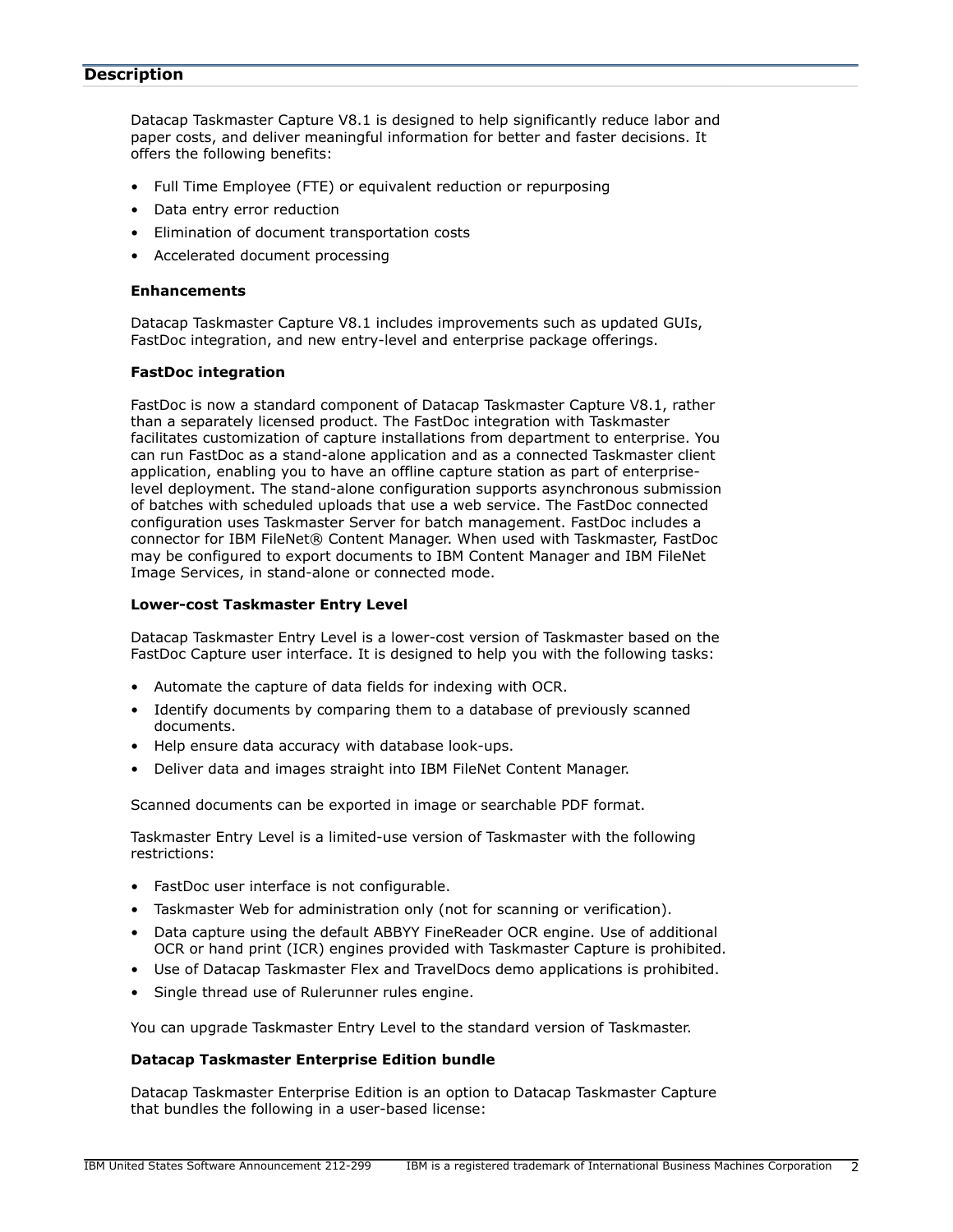- Datacap Taskmaster Capture Connector for eMail and Electronic Documents: Enables you to create Taskmaster document batches from documents received as email messages and attachments, and send email notification messages when a particular event occurs. The connector also includes eDocument conversion, which enables you to unpack .zip archives and convert Microsoft<sup>TM</sup> Word, Excel, Outlook, PDF, and multipage TIFF files to single page TIFF files for processing by IBM Datacap Taskmaster.
- Datacap Taskmaster Capture Connector for Fax: Supports capture of faxes and associated metadata from OpenText RightFax servers.
- Datacap Rulerunner Enterprise: Delivers scalability and increased performance with support for multiprocessor systems and high-speed fingerprint matching.
- Content Classification V8.8: Enables automatic document classification of textbased documents using content analytics full text analysis.

In a single bundle, Datacap Taskmaster Enterprise Edition provides greater support for input of documents into your capture solution, enables increased performance and throughput, and expands the document classification capabilities of Taskmaster Capture.

# **IBM Content Classification**

Datacap Taskmaster Enterprise Edition provides entitlement to utilize Content Classification V8.8 with Taskmaster Capture. Content Classification is an enterpriseclass, advanced classification technology that analyzes the full text of captured document pages comparing results with known examples to automate classification. It provides Taskmaster Enterprise Edition with an additional method of classification with unique learning and real-time feedback capabilities, enabling organizations to quickly take corrective action and adapt to changing business needs.

## **Updated user interfaces**

Datacap Taskmaster Capture V8.1 replaces Batch Pilot and Taskmaster Client with robust .NET framework application-based interfaces and an updated Taskmaster web browser-based interface.

The migration to updated .NET and Taskmaster Web components includes newly enhanced Taskmaster DotScan and Taskmaster DotEdit user interfaces. Taskmaster DotScan supports TWAIN and ISIS drivers. Taskmaster DotScan enables users to conduct high-volume document scans by using manual document separation; ISIS driver also supports automatic document separation via patch and bar codes. In addition, users can conduct post-scan review and rescan. Taskmaster DotEdit supports the separately licensed Taskmaster Accounts Payable Capture application with Purchase Order Line Item Reconciliation (POLR) integration.

## **Options for migrating existing V8.0.1 applications to V8.1**

Starting with IBM Datacap Taskmaster Capture V8.1.0, the thick components Taskmaster Client, Client Service, and Batch Pilot are no longer available. The balance of the administrative and configuration functions that were delivered in the V8.0.1 thick Taskmaster Client is now available in Taskmaster Web. Also, the thick client functions for scanning, fixing, and verifying batches are now available in the updated DotScan and DotEdit V8.1 programs. DotScan and DotEdit were first introduced in V8.0.0. They are based on Windows<sup>TM</sup> Forms, which is a set of classes in the Microsoft .NET framework.

Refer to the Taskmaster V8.1 documentation for more information and details on migrating existing V8.0.1 applications to V8.1.

## **Multilingual and multicultural features**

Datacap Taskmaster Capture enables users to process each batch, document, page, and field in a number of languages and current locale; for example date, time, and currency values. V8.1 adds Chinese (simplified) and Russian to the list of supported languages.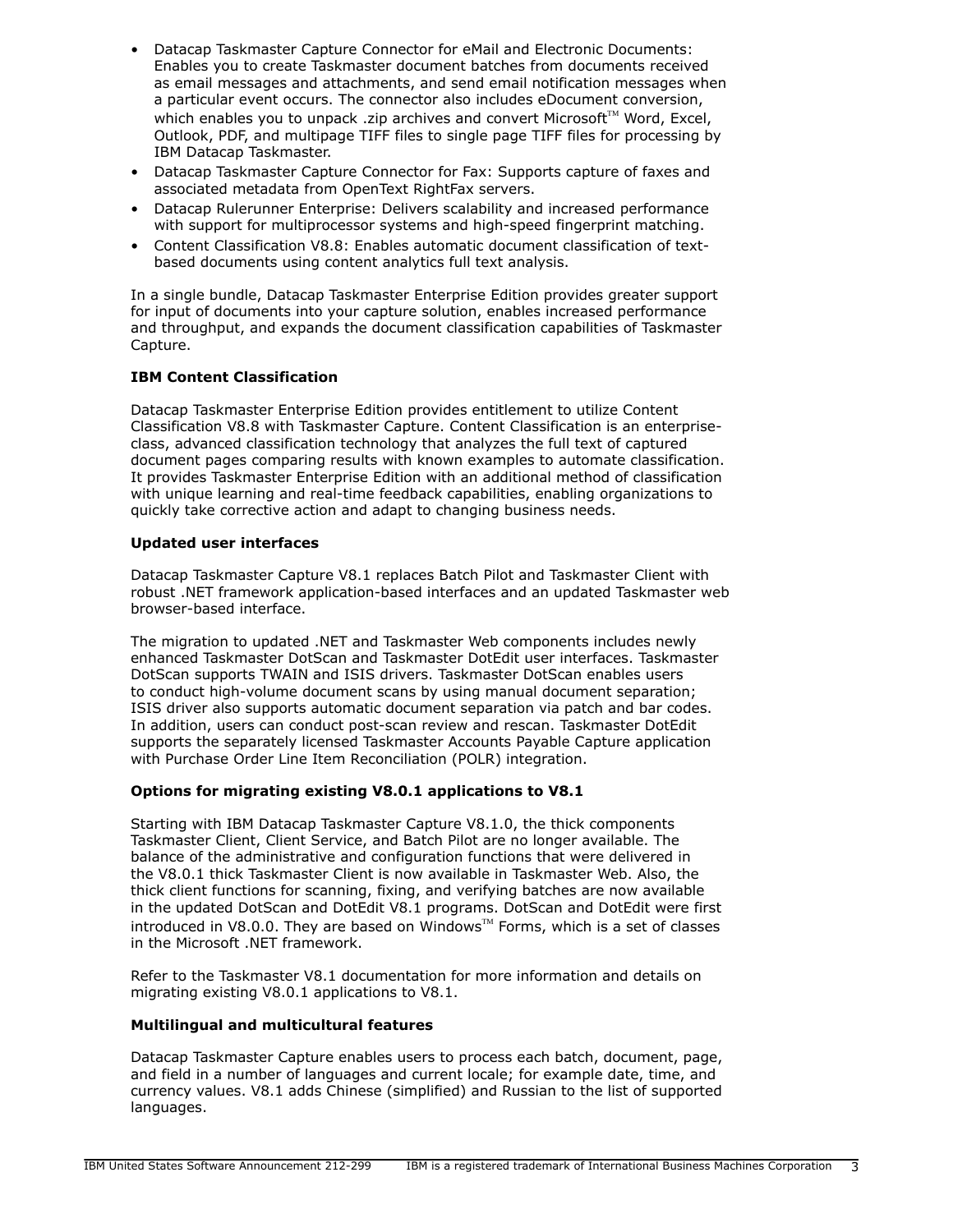#### **Other new features enable users to:**

- Process batches of documents that have mixed locales
- Process documents that have individual field locale
- Set the current locale during runtime operations for each batch, document, page, or field

## **System Dashboard for Enterprise Content Management support**

Datacap Taskmaster Capture V8.1 adds support for System Dashboard for Enterprise Content Management. This dashboard product is a standard, separately licensed IBM tool that delivers a centralized mechanism for monitoring application-specific performance data. The dashboard listeners that are installed with Taskmaster Capture include counters to monitor client login activity, server requests, database actions, batch tasks, and file access. With the dashboard you can monitor activities of the Taskmaster Server, Rulerunner, and Taskmaster Web components. The dashboard also provides immediate detection of aborted batches and other functional anomalies, and gives you the opportunity to recover accordingly.

## **Connector upgrades**

Datacap Taskmaster Capture V8.1 includes more robust connectors to Content Manager and FileNet Content Manager. For example, the Content Manager connector uses a Java<sup>TM</sup> API, replacing the Windows Client OLE API that was used in earlier versions. The Java API improves interoperability across a larger number of Content Manager server platforms than Windows Client OLE API. The Java API also supports the Unicode Standard, enabling international users to execute tasks in their native language and current locale. Windows Client OLE API does not support Unicode.

FileNet Capture Link Component is no longer supported.

## **Enhanced security and support of IBM standards**

Datacap Taskmaster Capture V8.1 complies with Federal Information Processing Standards (FIPS) for password encryption. It also adds support for IPv6, the new standard protocol for the Internet. IPv6 makes it possible to have virtually unlimited IP addresses and therefore, unlimited direct and secure network connections. V8.1 applies IBM standard labeling and icons, including IBM Tivoli® License Manager for each component.

## **Enhanced scalability**

Rulerunner Enterprise provides enhanced scalability and utilization of multi-core systems.

## **Note about Datcap Taskmaster Medical Claims**

Datacap Taskmaster Medical Claims Capture available with Datacap Taskmaster Capture V8.0 is not currently available with Datacap Taskmaster Capture V8.1.

## **Note about IBM Datacap Taskmaster Entry-level and Simplified Chinese**

Taskmaster Entry-level product does not currently support recognition of Chinese.

## **Accessibility by people with disabilities**

A US Section 508 Voluntary Product Accessibility Template (VPAT) can be requested via the IBM Web site

[http://www.ibm.com/able/product\\_accessibility/index.html](http://www.ibm.com/able/product_accessibility/index.html)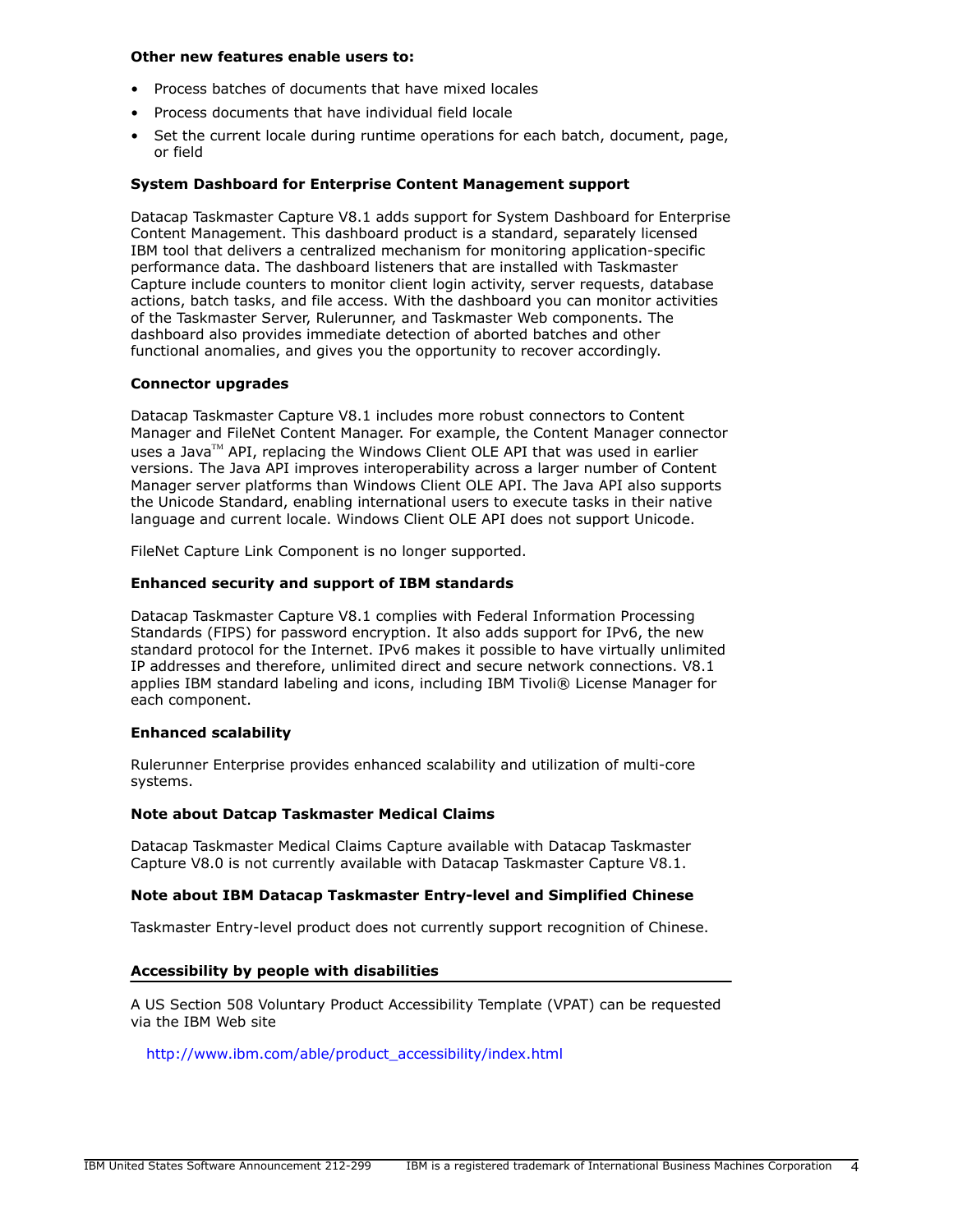<span id="page-4-1"></span>Datacap Taskmaster Capture V8.1 helps you bridge the digital divide between legacy paper transactions (p-commerce) and new digital systems (e-commerce) in an era of multi-channel inputs. As customers and suppliers take advantage of a wide assortment of communication modes - paper, fax, web, email, EDI, file transfer, and so on - the challenge is to respond near-instantaneously and with a single voice, no matter channel they choose. That is the expectation that Datacap Taskmaster Capture V8.1 helps you meet whenever customers (or suppliers, patients, citizens, claimants, even employees - whoever your organization serves) reach out using pcommerce and other communication modes. V8.1 includes expanded globalization with double-byte support in general, and Simplified Chinese in particular; introduces a rapid application development interface; enables remote disconnected capture where infrastructure dictates; boosts system security with FIPS encryption; enhances scalability with IPV6 support; and generally eases the paper to electronic transition, helping you boost the satisfaction of customers, suppliers, or other constituents.

#### <span id="page-4-2"></span>**Program number**

number

Program VRM **Program name** 

5725-C15 8.1.0 IBM Datacap Taskmaster Capture

## **Offering Information**

Product information is available via the Offering Information website

<http://www.ibm.com/common/ssi>

Also, visit the Passport Advantage® website

<http://www.ibm.com/software/passportadvantage>

## <span id="page-4-0"></span>**Publications**

No publications are shipped with this product.

The IBM Publications Center

<http://www.ibm.com/e-business/linkweb/publications/servlet/pti.wss>

You can download the PDF publication and find associated content for IBM Datacap Taskmaster Capture from the V8.1 library page

<http://www.ibm.com/support/docview.wss?uid=swg27020296>

The Publications Center is a worldwide central repository for IBM product publications and marketing material with a catalog of 70,000 items. Extensive search facilities are provided. Payment options for orders are via credit card (in the U.S.) or customer number for 20 countries. A large number of publications are available online in various file formats, and they can all be downloaded by all countries.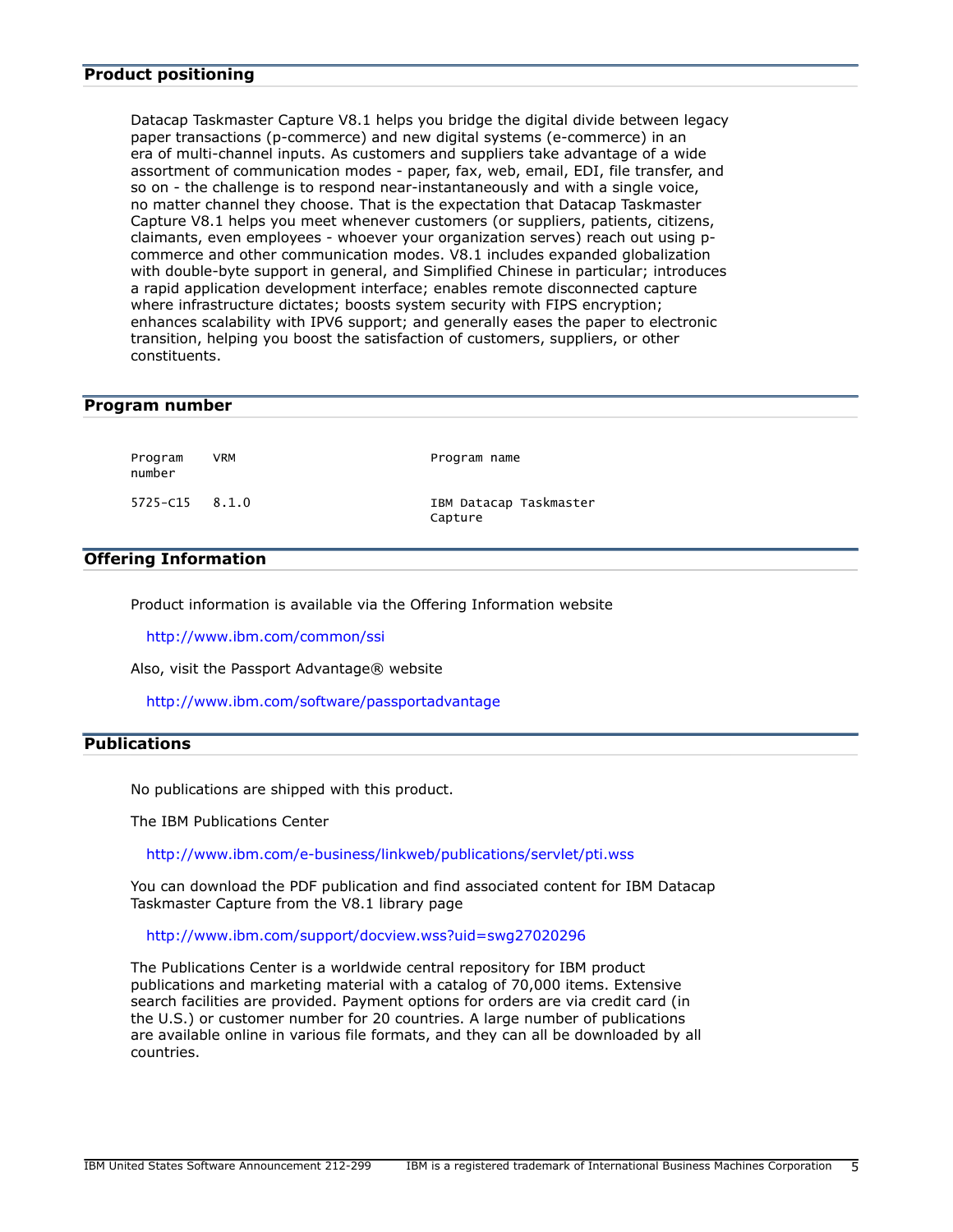## <span id="page-5-0"></span>**Technical information**

## **Specified operating environment**

## <span id="page-5-1"></span>*Hardware requirements*

Datacap Taskmaster Capture V8.1 is required. It has no additional technical requirements.

The following guidelines for the minimum hardware recommended to operate Datacap Taskmaster. Configurations that exceed these recommendations should result in better performance.

| Station type                     | CPU equivalent                                                                    | RAM (GB)      | Available<br>disk (GB) | Network<br>(MBS) |
|----------------------------------|-----------------------------------------------------------------------------------|---------------|------------------------|------------------|
| Taskmaster Server/File<br>Server | Intel <sup>1M</sup> Core 2 Duo T7500 (2.20 GHz) AMD<br>Opteron, Athlon or Sempron | 3             | 100 (fast)             | 100              |
| Taskmaster Web Server            | Intel Core2 Duo E6850 (3.0 GHz) AMD<br>Athlon or Sempron                          | 4             | 80                     | 100              |
| Rulerunner Service               | Intel Core2 Duo E6850 (3.0 GHz) AMD<br>Athlon or Sempron                          | $\mathcal{P}$ | 80                     | 100              |
| Scan Station                     | Pentium™ Dual Core E2160 (1.80 GHz) AMD 1<br>Athlon or Sempron                    |               | 10                     | 100              |
| Verification Station             | Pentium Dual Core E2160 (1.80 GHz) AMD<br>Opteron, Athlon, or Sempron             |               | 10                     | 100              |

Notes

- 1. A file server is required to store the images and intermediate processing files. The Datacap Taskmaster server can be the same computer as the file server. The storage space needed on the file server is dependent upon image size and volume.
- 2. The Datacap Taskmaster web server components can run on the same computer as Datacap Taskmaster server components in a secure configuration (intranet, VPN, and so on).
- 3. Datacap Rulerunner stations provide all unattended processing including document identification, recognition, image processing, validations, and export of data.
- 4. Datacap Taskmaster web stations should run Microsoft Internet Explorer 6.0, or later. (Firefox is supported with limitations.)
- 5. Network is assumed to be Ethernet with TCP/IP running Microsoft file servers.

## <span id="page-5-2"></span>*Software requirements*

Datacap Taskmaster Capture V8.1 is required. It has no additional technical requirements.

Datacap Taskmaster Capture V8.1 requires either a single Windows-based machine or multiple machines in a client/server environment. Datacap Taskmaster supports Windows Server 2008 (32 bit and 64 bit), and Windows 7 (32 bit and 64 bit). Servers need to run Windows 2008 Server operating system.

Notes :

- 1. All computers running a Datacap Taskmaster application must use the same version of Datacap Taskmaster. Operating Datacap Taskmaster Client or Datacap Taskmaster Web with an incompatible version of Datacap Taskmaster Server, or allowing different versions to access one database, can result in loss of data.
- 2. Servers and workstations running Datacap software require Microsoft .NET Framework and if not already installed, will be installed or activated during the Datacap software installation process.
- 3. Servers running Datacap Taskmaster web components require Microsoft Internet Information Services (IIS).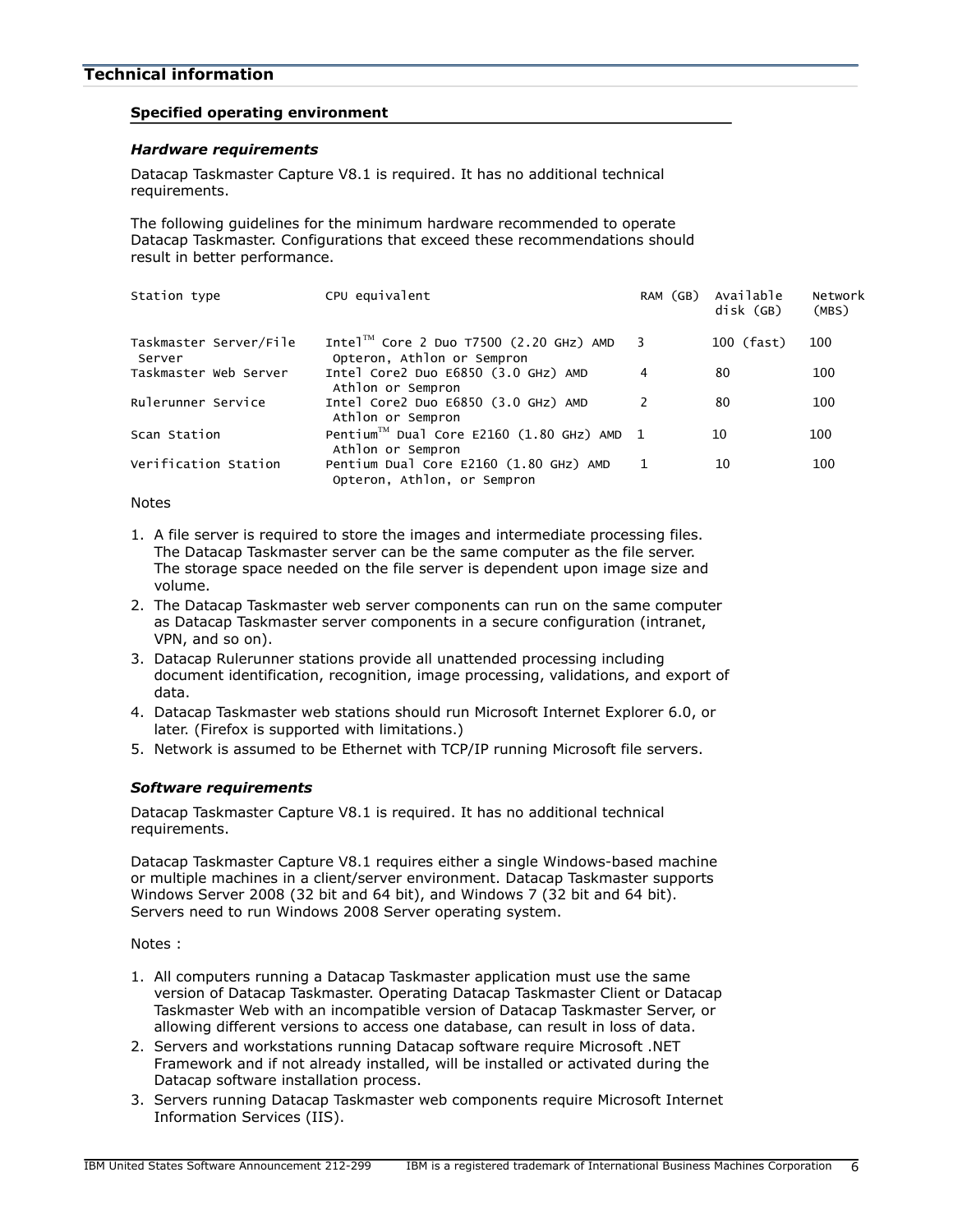- 4. Datacap Taskmaster web running in 64-bit Windows requires a .NET application pool configured to permit 32-bit applications. Consult the Installation and Configuration Guide for details.
- 5. Datacap Taskmaster requires the Microsoft XML Core Services (MSXML) 6.0 Parser, and if it is not already installed, it will be installed automatically during the software installation process.
- 6. Datacap Taskmaster requires the Microsoft Windows Installer 3.1, and if it is not already installed, it will be installed automatically during the Datacap software installation process.
- 7. Datacap Taskmaster web verification stations should run Microsoft Internet Explorer 6.0, or later.

## **Supported databases**

Datacap Taskmaster applications are preconfigured to use Microsoft Access for the three primary databases which store administration, batch, and rules information. The use of Oracle and SQL Server is supported and strongly recommended for enterprise or mission-critical applications.

## **Supported scanners**

ISIS and TWAIN drivers are supported with Datacap Taskmaster thick clients. TWAIN drivers are used for Datacap Taskmaster Web remote scan clients.

The program's specifications and specified operating environment information may be found in documentation accompanying the program, if available, such as a README file, or other information published by IBM , such as an announcement letter. Documentation and other program content may be supplied only in the English language.

## **Planning information**

## *Customer responsibilities*

Software Subscription and Support (also referred to as Software Maintenance) is included with licenses purchased through Passport Advantage and Passport Advantage Express® . Product upgrades and technical support are provided by the Software Subscription and Support (also referred to as Software Maintenance) offering as described in the Agreements. Product upgrades provide the latest versions and releases to entitled software, and technical support provides voice and electronic access to IBM support organizations, worldwide.

IBM includes one year of Software Subscription and Support (also referred to as Software Maintenance) with each program license acquired. The initial period of Software Subscription and Support (also referred to as Software Maintenance) can be extended by the purchase of a renewal option, if available.

## **Security, auditability, and control**

Datacap Taskmaster Capture uses the security and auditability features of the host software.

The customer is responsible for evaluation, selection, and implementation of security features, administrative procedures, and appropriate controls in application systems and communication facilities.

## <span id="page-6-0"></span>**Ordering information**

This product is only available via Passport Advantage . It is not available as shrinkwrap.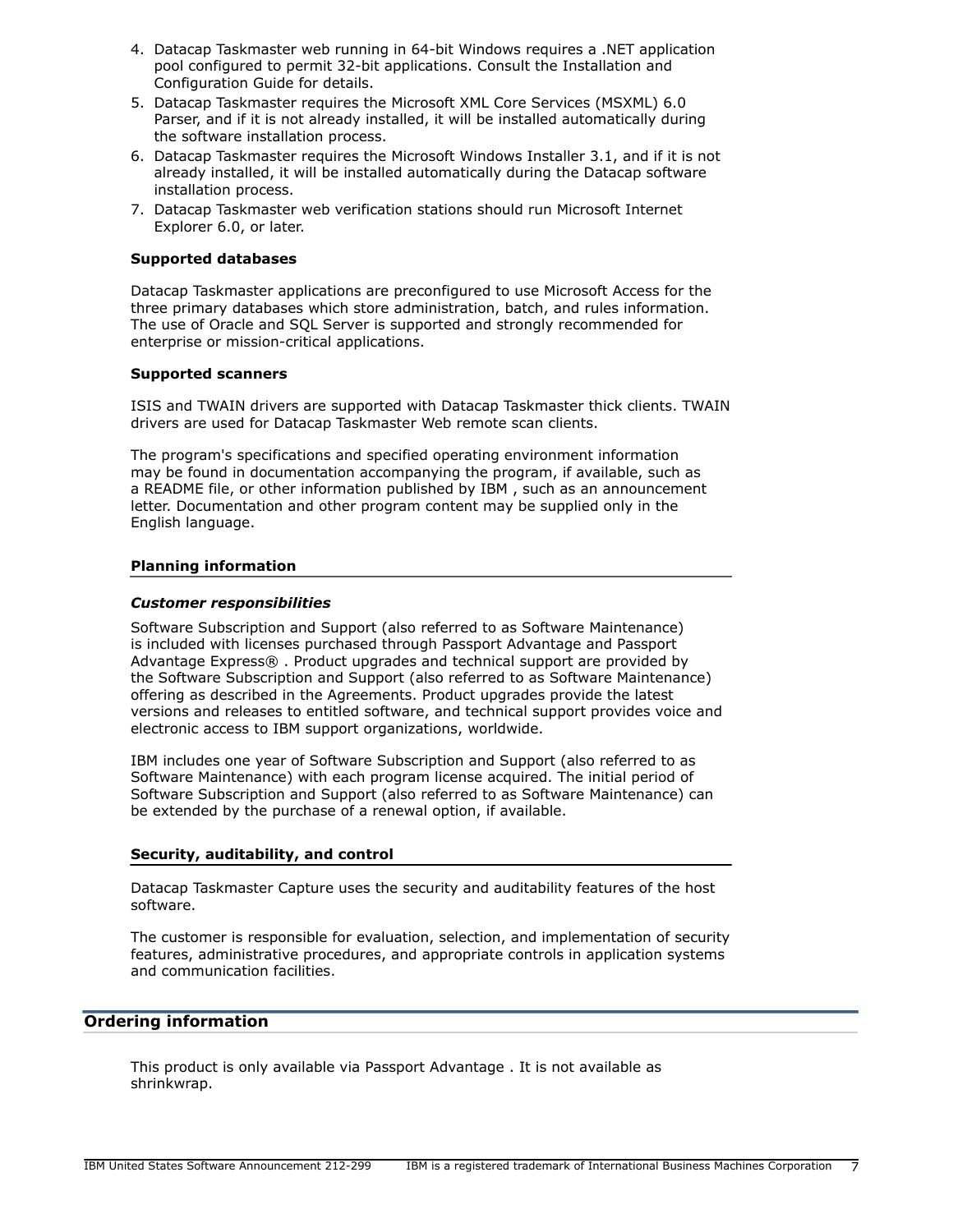These products may only be sold directly by IBM or by authorized IBM Business Partners for Software Value Plus.

For more information about IBM Software Value Plus, visit

[http://www.ibm.com/partnerworld/page/svp\\_authorized\\_portfolio](http://www.ibm.com/partnerworld/page/svp_authorized_portfolio)

To locate IBM Business Partners for Software Value Plus for a specific Software Value Plus portfolio, visit

## <http://www.ibm.com/partnerworld/wps/bplocator/>

## **Product information**

| Licensed function title                          | Product group | Product<br>category |
|--------------------------------------------------|---------------|---------------------|
| IBM Datacap Rulerunner Enterprise                | Datacap       | Datacap             |
| Processor Value Unit                             |               | Capture             |
| IBM Datacap Taskmaster Accounts                  | Datacap       | Datacap AP          |
| Payable Capture Authorized per UVU               |               | Capture             |
| IBM Datacap Taskmaster Accounts                  | Datacap       | Datacap AP          |
| Payable Capture Employee per UVU                 |               | Capture             |
| IBM Datacap Taskmaster Capture                   | Datacap       | Datacap             |
| Authorized per UVU                               |               | Capture             |
| IBM Datacap Taskmaster Capture                   | Datacap       | Datacap             |
| Connector Microsoft SharePoint                   |               | Capture             |
| Connection                                       |               |                     |
| IBM Datacap Taskmaster Capture                   | Datacap       | Datacap             |
| Connector eMail eDoc Connection                  |               | Capture             |
| IBM Datacap Taskmaster Capture                   | Datacap       | Datacap             |
| Connector for EMC Documentum per                 |               | Capture             |
| Connection                                       |               |                     |
| IBM Datacap Taskmaster Capture                   | Datacap       | Datacap             |
| Connector for Fax per Connection                 |               | Capture             |
| IBM Datacap Taskmaster Capture                   | Datacap       | Datacap             |
| Connector for OpenText LiveLink                  |               | Capture             |
| Connection                                       |               |                     |
| IBM Datacap Taskmaster Capture                   | Datacap       | Datacap             |
| Employee per UVU                                 |               | Capture             |
| IBM Datacap Taskmaster Enterprise                | Datacap       | Datacap             |
| Edition Authorized                               |               | Capture             |
| IBM Datacap Taskmaster Enterprise                | Datacap       | Datacap             |
| Edition Employee                                 |               | Capture             |
| IBM Datacap Taskmaster Entry-level<br>Authorized | Datacap       | Datacap             |
| IBM Datacap Taskmaster Entry-level               |               | Capture             |
| Employee                                         | Datacap       | Datacap             |
| Parascript FieldScript for IBM                   | Datacap       | Capture<br>Datacap  |
| Datacap Taskmaster Capture Proc                  |               | Capture             |
| Value Unit                                       |               |                     |
|                                                  |               |                     |
| Program name                                     | PID           | Charge unit         |
|                                                  | number        | description         |
|                                                  |               |                     |
| IBM Datacap Rulerunner Enterprise                | 5725-C15      | Per Processor       |
| Processor Value Unit                             |               | Value Unit (PVU)    |
| IBM Datacap Taskmaster Accounts                  | 5725-C15      | Per User Value      |
| Payable Capture Authorized per UVU               |               | Unit                |
| IBM Datacap Taskmaster Accounts                  | 5725-C15      | Per User Value      |
| Payable Capture Employee per UVU                 |               | Unit                |
| IBM Datacap Taskmaster Capture                   | 5725-C15      | Per User Value      |
| Authorized per UVU                               |               | Unit                |
| IBM Datacap Taskmaster Capture                   | 5725-C15      | Per Connection      |
| Connector Microsoft SharePoint                   |               |                     |
| Connection                                       |               |                     |
| IBM Datacap Taskmaster Capture                   | 5725-C15      | Per Connection      |
| Connector eMail eDoc Connection                  |               |                     |
| IBM Datacap Taskmaster Capture                   | 5725-C15      | Per Connection      |
| Connector for EMC Documentum per                 |               |                     |
| Connection                                       |               |                     |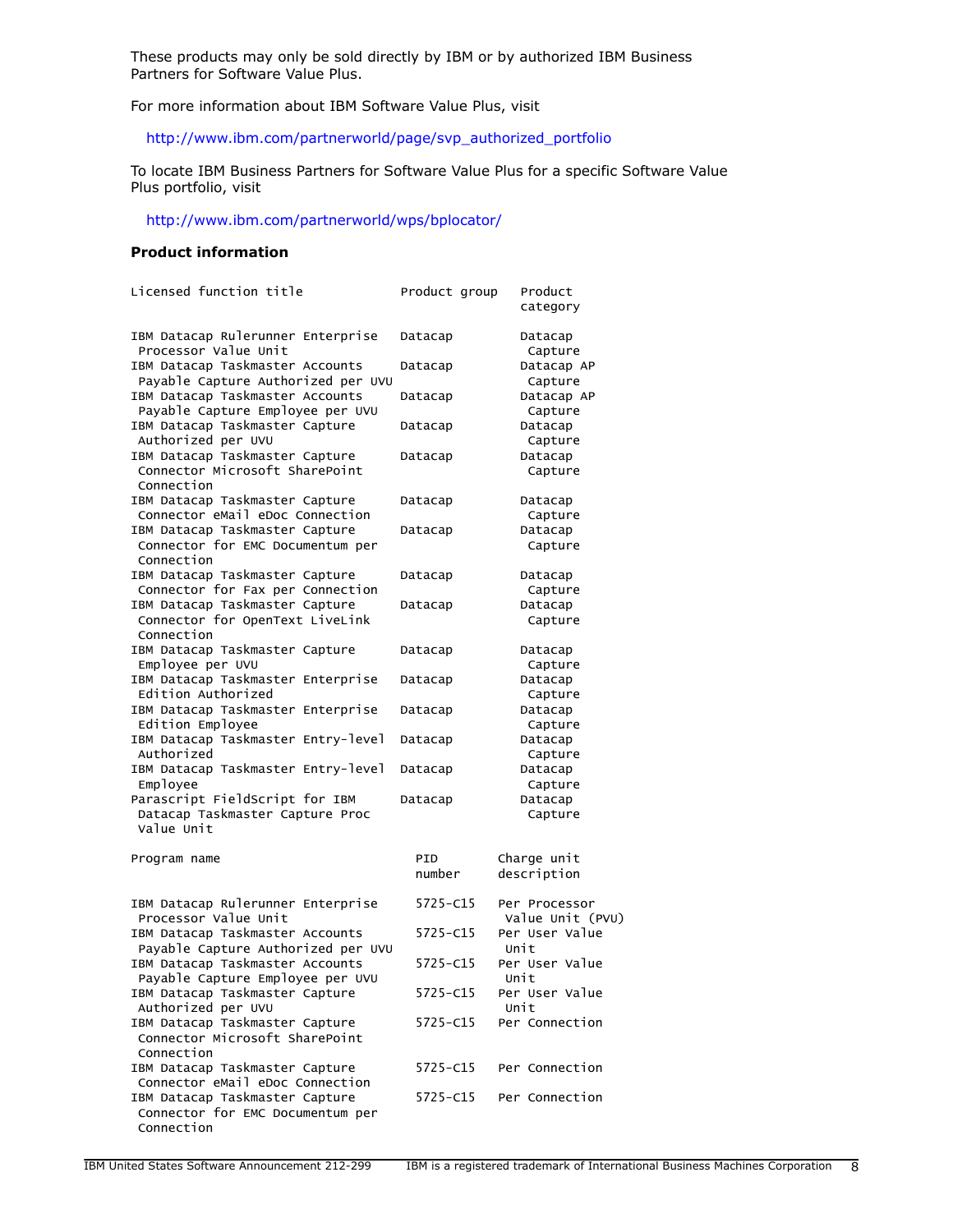| IBM Datacap Taskmaster Capture<br>Connector for Fax per Connection              | $5725 - C15$ | Per Connection                    |
|---------------------------------------------------------------------------------|--------------|-----------------------------------|
| IBM Datacap Taskmaster Capture<br>Connector for OpenText LiveLink<br>Connection | $5725 - C15$ | Per Connection                    |
| IBM Datacap Taskmaster Capture<br>Employee per UVU                              | $5725 - C15$ | Per User Value<br>Unit            |
| IBM Datacap Taskmaster Enterprise<br>Edition Authorized                         | 5725-C15     | Per User Value<br>Unit            |
| IBM Datacap Taskmaster Enterprise<br>Edition Employee                           | 5725-C15     | Per User Value<br>Unit            |
| IBM Datacap Taskmaster Entry-level<br>Authorized                                | $5725 - C15$ | Per User Value<br>Unit            |
| IBM Datacap Taskmaster Entry-level<br>Employee                                  | $5725 - C15$ | Per User Value<br>Unit            |
| Parascript FieldScript for IBM<br>Datacap Taskmaster Capture Proc<br>Value Unit | 5725-C15     | Per Processor<br>Value Unit (PVU) |

## **Charge metrics definitions**

## **User Value Unit (UVU)**

UVU is the metric by which this program is licensed. UVU entitlements are based on the number of users for the given program. A Proof of Entitlement (PoE) must be obtained for the appropriate number of UVUs required for your environment as defined by the specific program terms. The UVU entitlements are specific to the program and may not be exchanged, interchanged, or aggregated with UVU entitlements of another software program. UVU licensing offers you price benefits for customers by enabling a lower cost of incremental growth of resources. To understand these benefits of UVU licensing, and to determine how many UVUs to obtain for the program, contact your IBM representative.

## **Connection**

Connection is a unit of measure by which the program can be licensed. A Connection is a link or association of a database, application, server, or any other type of device to the program. Licensee must obtain entitlements for the total number of Connections which have been or are made to the program.

## **Install**

Install is a unit of measure by which the program can be licensed. An install is an installed copy of the program on a physical or virtual disk made available to be executed on a computer. Licensee must obtain an entitlement for each install of the program.

# **Processor Value Unit (PVU)**

PVU is a unit of measure by which the program can be licensed. The number of PVU entitlements required is based on the processor technology and the number of processors made available to the program.

The number of entitlements is defined within the PVU table by processor value, brand, type and model number at

[http://www-01.ibm.com/software/lotus/passportadvantage/](http://www-01.ibm.com/software/lotus/passportadvantage/pvu_licensing_for_customers.html) [pvu\\_licensing\\_for\\_customers.html](http://www-01.ibm.com/software/lotus/passportadvantage/pvu_licensing_for_customers.html)

IBM continues to define a processor, for the purpose of PVU-based licensing, to be each processor core on a chip. A dual-core processor chip, for example, has two processor cores.

Licensee can deploy the program using either full capacity licensing or virtualization capacity (sub-capacity) licensing according to the Passport Advantage Sub-Capacity Licensing Terms. If using full capacity licensing, licensee must obtain PVU entitlements sufficient to cover all activated processor cores<sup>1</sup> in the physical hardware environment made available to or managed by the program, except for those servers from which the program has been permanently removed. If using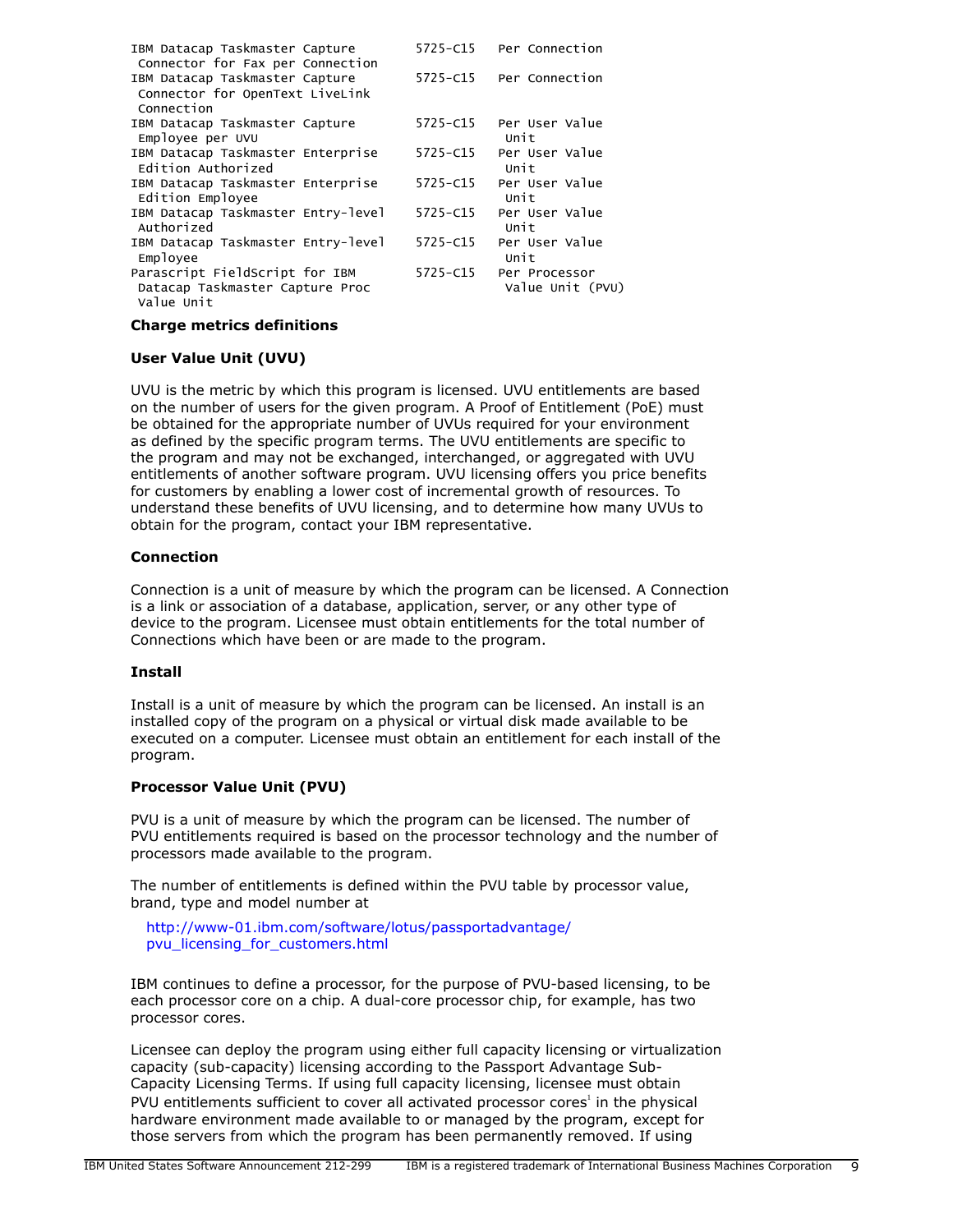virtualization capacity licensing, licensee must obtain entitlements sufficient to cover all activated processor cores made available to or managed by the program, as defined according to the Virtualization Capacity License Counting Rules at

[http://www.ibm.com/software/lotus/passportadvantage/](http://www.ibm.com/software/lotus/passportadvantage/Counting_Software_licenses_using_specific_virtualization_technologies.html) [Counting\\_Software\\_licenses\\_using\\_specific\\_virtualization\\_technologies.html](http://www.ibm.com/software/lotus/passportadvantage/Counting_Software_licenses_using_specific_virtualization_technologies.html)

**1** An activated processor core is a processor core that is available for use in a physical or virtual server, regardless of whether the capacity of the processor core can be or is limited through virtualization technologies, operating system commands, BIOS settings, or similar restrictions.

Notes :

- 1. Some programs may require licenses for the program and what is being managed. In that case, the following applies: In addition to the entitlements required for the program directly, licensee must obtain PVU entitlements for this program sufficient to cover the processor cores managed by the program.
- 2. Some programs may be licensed on a managed basis only. In that case, the following applies. Instead of the entitlements required for the program directly, licensee must obtain PVU entitlements for this program sufficient to cover the processor cores managed by the program.
- 3. A few programs on an exception basis may be licensed on a referenced basis. In that case, the following applies. Rather than obtaining entitlements for the activated processor cores available to the program, licensee must obtain PVU entitlements for this program sufficient to cover the environment made available to the referenced program as if the program itself were executing everywhere the referenced program was executing, independent of the basis on which the referenced program is licensed.

#### **Passport Advantage program licenses**

#### **Datacap Taskmaster Capture**

| Part description                                                                                                               | Part<br>number |
|--------------------------------------------------------------------------------------------------------------------------------|----------------|
| IBM Datacap Taskmaster Capture Authorized per UVU<br>IBM Datacap Taskmaster Capture Auth User Value Unit Lic<br>+ SW S&S 12 Mo | DOH4PLL        |
| IBM Datacap Taskmaster Capture Auth User Value Unit SW<br>S&S Reinstate 12 Mo                                                  | DOH4OLL        |
| IBM Datacap Taskmaster Capture Authorized User Value<br>Unit Annual SW S&S Rnw                                                 | <b>EOAXTLL</b> |
| Datacap Taskmaster Capture                                                                                                     |                |
| Part description                                                                                                               | Part<br>number |
| IBM Datacap Rulerunner Enterprise Processor Value Unit                                                                         |                |
| Datacap Taskmaster Capture Per Processor Value Unit<br>(PVU) Annual SW S&S Rn                                                  | <b>EOBMILL</b> |
| Datacap Taskmaster Capture Per Processor Value Unit<br>$(PVU)$ Lic + SW S&S 12                                                 | DOICPLL        |
| Datacap Taskmaster Capture Per Processor Value Unit<br>(PVU) SW S&S Reinstate                                                  | DOICQLL        |
| Datacap Taskmaster Capture                                                                                                     |                |
| Part description                                                                                                               | Part<br>number |
| IBM Datacap Taskmaster Capture Connector Microsoft                                                                             |                |
| SharePoint Connection                                                                                                          |                |
| Datacap Taskmaster Capture Per Connection Annual SW S&S EOBM4LL<br>R <sub>nw</sub> <sub>1</sub>                                |                |
| Datacap Taskmaster Capture Per Connection Lic + SW S&S<br>12 Mo                                                                | DOIBSLL        |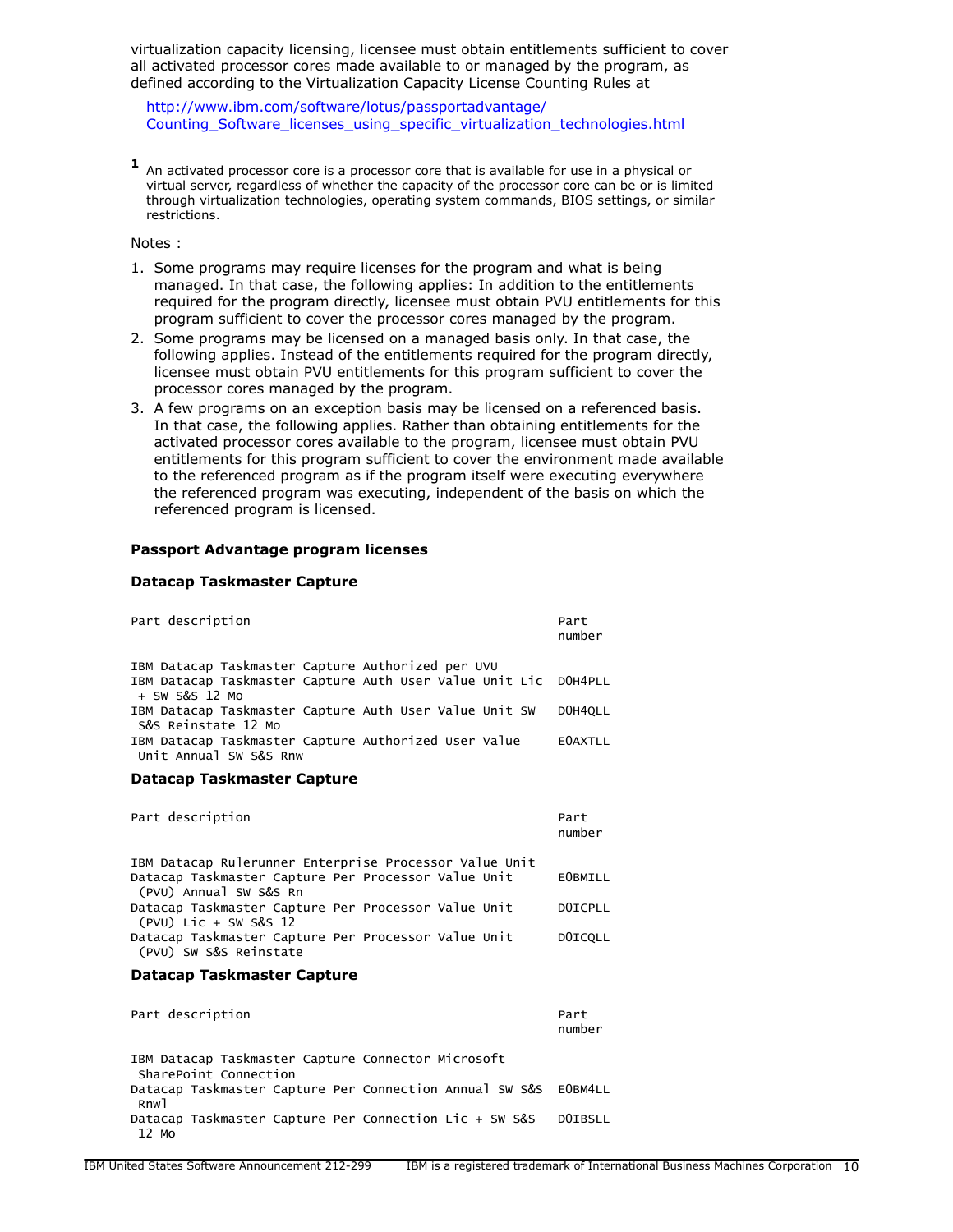## **Datacap Taskmaster Capture**

| Part description                                                                    | Part<br>number |
|-------------------------------------------------------------------------------------|----------------|
| IBM Datacap Taskmaster Capture Connector for OpenText                               |                |
| LiveLink Connection<br>Datacap Taskmaster Capture Per Connection Annual SW S&S      | EOBM5LL        |
| Rnw <sub>1</sub><br>Datacap Taskmaster Capture Per Connection Lic + SW S&S<br>12 Mo | <b>DOIBULL</b> |
| Datacap Taskmaster Capture Per Connection SW S&S<br>Reinstate 12 Mo                 | <b>DOIBVLL</b> |
| Datacap Taskmaster Capture                                                          |                |
| Part description                                                                    | Part<br>number |
| IBM Datacap Taskmaster Capture Connector for EMC<br>Documentum per Connection       |                |
| Datacap Taskmaster Capture Per Connection Annual SW S&S<br>Rnw <sub>1</sub>         | EOBM1LL        |
| Datacap Taskmaster Capture Per Connection Lic + SW S&S<br>12 Mo                     | <b>DOIBLLL</b> |
| Datacap Taskmaster Capture Per Connection SW S&S<br>Reinstate 12 Mo                 | <b>DOIBMLL</b> |
| <b>Datacap Taskmaster Capture</b>                                                   |                |
| Part description                                                                    | Part<br>number |
| IBM Datacap Taskmaster Capture Connector for Fax per<br>Connection                  |                |
| Datacap TM Capture Fax Per Connection Annual SW S&S<br>Rnw <sub>1</sub>             | E0BM2LL        |
| Datacap TM Capture Fax Per Connection Lic + SW S&S 12<br>MO                         | <b>DOIBNLL</b> |
| Datacap TM Capture Fax Per Connection SW S&S Reinstate<br>12 Mo                     | <b>DOIBPLL</b> |
| <b>Datacap Taskmaster Capture</b>                                                   |                |
| Part description                                                                    | Part<br>number |
| IBM Datacap Taskmaster Capture Connector eMail eDoc<br>Connection                   |                |
| Datacap TM Capt eMail edoc Per Connection Annual SW S&S<br>Rnw <sub>1</sub>         | EOBM3LL        |

Datacap TM Capt eMail edoc Per Connection Lic + SW S&S D0IBQLL 12 Mo Datacap TM Capt eMail edoc Per Connection SW S&S DOIBRLL Reinstate 12 Mo

## **Datacap Taskmaster Capture**

| Part description                                                | Part<br>number |
|-----------------------------------------------------------------|----------------|
| IBM Datacap Taskmaster Capture Employee per UVU                 |                |
| IBM Datacap Taskmaster Capture Employee User VU SW S&S          | DOH4SLL        |
| Reinstate 12 Mo                                                 |                |
| IBM Datacap Taskmaster Capture Employee User Value Unit EOAXULL |                |
| Annual SW S&S Rnwl                                              |                |
| IBM Datacap Taskmaster Capture Employee User Value Unit DOH4RLL |                |
| $Lie + SW S&S 12 Mo$                                            |                |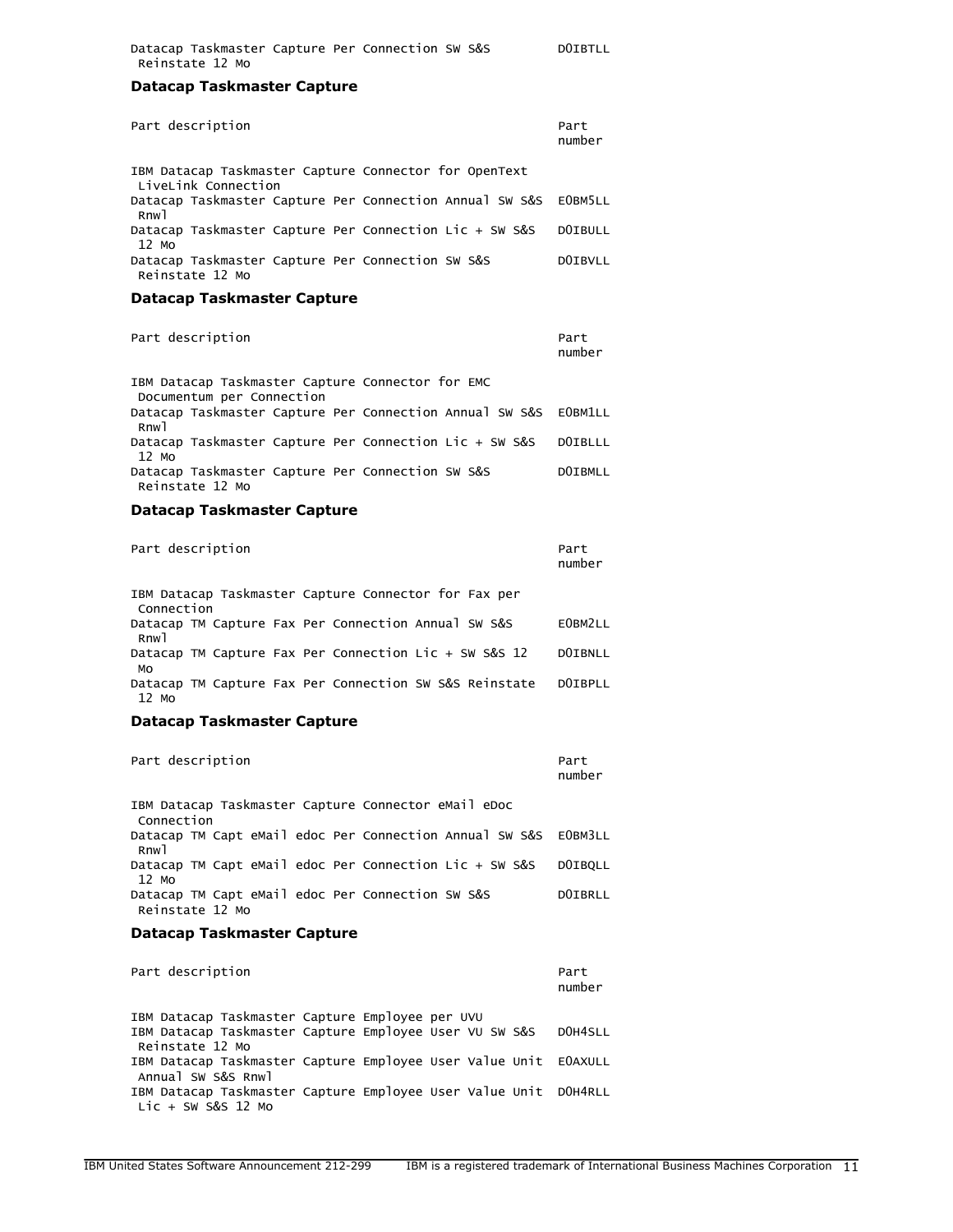# **Datacap Taskmaster Capture**

| Part description                                                                       | Part<br>number |
|----------------------------------------------------------------------------------------|----------------|
| IBM Datacap Taskmaster Accounts Payable Capture<br>Authorized per UVU                  |                |
| IBM Datacap Taskmaster AP Capture Authorized User VU<br>Annual SW S&S Rnwl             | <b>EOAXOLL</b> |
| IBM Datacap Taskmaster AP Capture Authorized User VU<br>Lic + SW S&S 12 Mo             | DOH4ILL        |
| IBM Datacap Taskmaster AP Capture Authorized User VU SW DOH4JLL<br>S&S Reinstate 12 Mo |                |

# **Datacap Taskmaster Capture**

| Part description                                                             | Part<br>number |
|------------------------------------------------------------------------------|----------------|
| IBM Datacap Taskmaster Accounts Payable Capture<br>Emplovee per UVU          |                |
| IBM Datacap Taskmaster AP Capture Employee User VU<br>Annual SW S&S Rnwl     | <b>EOAXRLL</b> |
| IBM Datacap Taskmaster AP Capture Employee User VU Lic<br>$+$ SW S&S 12 Mo   | DOH4KLL        |
| IBM Datacap Taskmaster AP Capture Employee User VU SW<br>S&S Reinstate 12 Mo | DOH4LLL        |

# **Datacap Taskmaster Capture**

| Part description |                                               |                                                       | Part<br>number |
|------------------|-----------------------------------------------|-------------------------------------------------------|----------------|
| S&S Rnwl         | IBM Datacap Taskmaster Entry-level Authorized | IBM Datacap Taskmaster Entry-level Auth UVU Annual SW | <b>EOEHGLL</b> |
| S&S 12 Mo        |                                               | IBM Datacap Taskmaster Entry-level Auth UVU Lic + SW  | DOT59LL        |

| S&S IZ MO       |                                                    |  |  |         |
|-----------------|----------------------------------------------------|--|--|---------|
|                 | IBM Datacap Taskmaster Entry-level Auth UVU SW S&S |  |  | DOT5ALL |
| Reinstate 12 Mo |                                                    |  |  |         |

# **Datacap Taskmaster Capture**

| Part description                                                | Part<br>number |
|-----------------------------------------------------------------|----------------|
| IBM Datacap Taskmaster Entry-level Employee                     |                |
| IBM Datacap Taskmaster Entry-level Emp UVU Annual SW            | <b>EOEHHLL</b> |
| S&S Rnwl                                                        |                |
| IBM Datacap Taskmaster Entry-level Emp UVU Lic + SW S&S DOT5BLL |                |
| 12 Mo                                                           |                |
| IBM Datacap Taskmaster Entry-level Emp UVU SW S&S               | DOT5CLL        |
| Reinstate 12 Mo                                                 |                |

# **Datacap Taskmaster Capture**

| Part description                                                                                                             |  | Part<br>number |
|------------------------------------------------------------------------------------------------------------------------------|--|----------------|
| IBM Datacap Taskmaster Enterprise Edition Authorized<br>IBM Datacap Taskmaster Enterprise Edition AUVU Annual<br>SW S&S Rnwl |  | <b>EOEHILL</b> |
| IBM Datacap Taskmaster Enterprise Edition AUVU Lic + SW DOT5ELL                                                              |  |                |
| S&S 12 Mo<br>IBM Datacap Taskmaster Enterprise Edition AUVU SW S&S<br>Reinstate 12 Mo                                        |  | DOT5FLL        |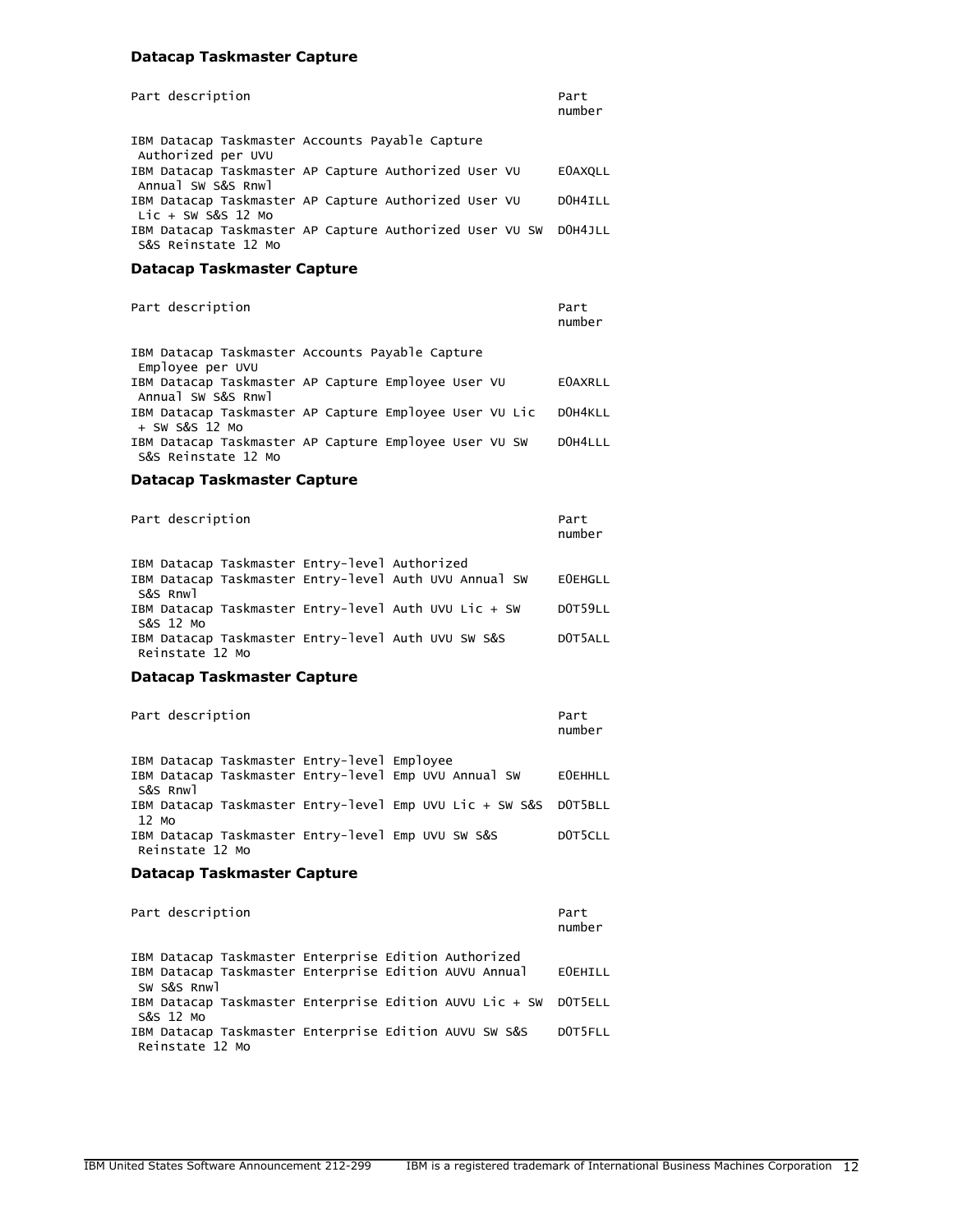## **Datacap Taskmaster Capture**

| Part description                                                                                                              |  | Part<br>number |
|-------------------------------------------------------------------------------------------------------------------------------|--|----------------|
| IBM Datacap Taskmaster Enterprise Edition Employee<br>IBM Datacap Taskmaster Enterprise Edition Emp UVU<br>Annual SW S&S Rnwl |  | <b>EOEHJLL</b> |
| IBM Datacap Taskmaster Enterprise Edition Emp UVU Lic + DOT5GLL<br>SW S&S 12 Mo                                               |  |                |
| IBM Datacap Taskmaster Enterprise Edition Emp UVU SW<br>S&S Reinstate 12 Mo                                                   |  | DOT5HLL        |

## **Datacap Taskmaster Capture**

| Part description                                                              | Part<br>number |
|-------------------------------------------------------------------------------|----------------|
| Parascript FieldScript for IBM Datacap Taskmaster<br>Capture Proc Value Unit  |                |
| Datacap Taskmaster Capture Per Processor Value Unit<br>(PVU) Annual SW S&S Rn | <b>EOBMKLL</b> |
| Datacap Taskmaster Capture Per Processor Value Unit<br>(PVU) Lic + SW S&S 12  | DOICTLL        |
| Datacap Taskmaster Capture Per Processor Value Unit<br>(PVU) SW S&S Reinstate | DOICULL        |

#### **Passport Advantage trade-up licenses**

#### **Datacap Taskmaster Capture**

| Precursor product                                  | Trade-up product                                                                        | Trade-up<br>part<br>number |
|----------------------------------------------------|-----------------------------------------------------------------------------------------|----------------------------|
| IBM Datacap Taskmaster<br>Capture Employee per UVU |                                                                                         |                            |
| IBM Datacap Taskmaster<br>Entry-level Employee     | DC Tskmstr Capt Emp UVU fr DOT5DLL<br>Tskmstr Ent-L Emp UVU<br>Trdup Lic + SW S&S 12 Mo |                            |

#### **Datacap Taskmaster Capture**

| Precursor product                                                                                        | Trade-up product                                                                  | Trade-up<br>part<br>number |
|----------------------------------------------------------------------------------------------------------|-----------------------------------------------------------------------------------|----------------------------|
| IBM Datacap Taskmaster<br>Capture Authorized per UVU<br>IBM Datacap Taskmaster<br>Entry-level Authorized | DC Tskmstr Capt AUVU fr<br>Tskmstr Entry-level AUVU<br>Trdup Lic + SW S&S $12$ Mo | DOT58LL                    |
|                                                                                                          |                                                                                   |                            |

#### **Passport Advantage supply**

| Program name/description                                                                                            | Part<br>number |
|---------------------------------------------------------------------------------------------------------------------|----------------|
| Datacap Taskmaster Capture V8.1.0<br>IBM Datacap Taskmaster Capture V8.1.0 Multiplatform<br>Multilingual Media Pack | BB013ML        |

## **Passport Advantage customer: Media pack entitlement details**

Customers with active maintenance or subscription for the products listed are entitled to receive the corresponding media pack.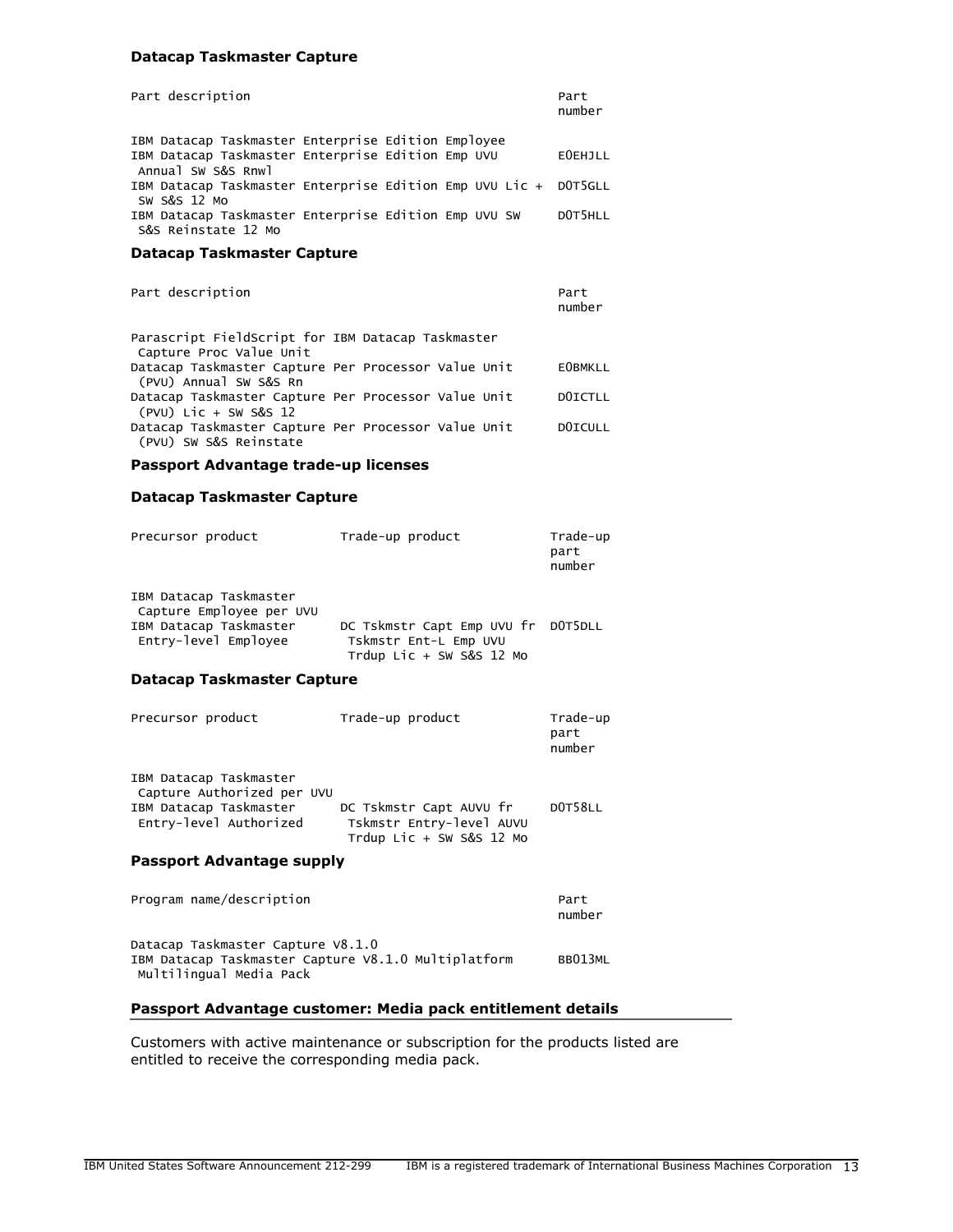## **Datacap Taskmaster Capture V8.1.0**

| Entitled maintenance<br>offerings description                                                                                 | Media packs description                                                              | Part<br>number |
|-------------------------------------------------------------------------------------------------------------------------------|--------------------------------------------------------------------------------------|----------------|
| IBM Datacap Taskmaster<br>Enterprise Edition<br>Authorized per User Value<br>Unit                                             | IBM Datacap Taskmaster<br>Capture V8.1.0<br>Multiplatform Multilingual<br>Media Pack | BB013ML        |
| IBM Datacap Taskmaster<br>Enterprise Edition<br>Employee per User Value<br>Unit                                               | IBM Datacap Taskmaster<br>Capture V8.1.0<br>Multiplatform Multilingual<br>Media Pack | BB013ML        |
| IBM Datacap Taskmaster<br>Entry-level Authorized per<br>User Value Unit                                                       | IBM Datacap Taskmaster<br>Capture V8.1.0<br>Multiplatform Multilingual<br>Media Pack | BB013ML        |
| IBM Datacap Taskmaster<br>Entry-level Employee per<br>User Value Unit                                                         | IBM Datacap Taskmaster<br>Capture V8.1.0<br>Multiplatform Multilingual<br>Media Pack | BB013ML        |
| IBMDatacapRulerunnerEnterpr<br>iseperProcessorValueUnit                                                                       | IBM Datacap Taskmaster<br>Capture V8.1.0<br>Multiplatform Multilingual<br>Media Pack | BB013ML        |
| IBMDatacapTaskMasterCapture IBM Datacap Taskmaster<br>ConnectorforMicrosoftShareP Capture V8.1.0<br>ointperConnection         | Multiplatform Multilingual<br>Media Pack                                             | BB013ML        |
| IBMDatacapTaskmasterAccount IBM Datacap Taskmaster<br>sPayableCaptureAuthorizedpe Capture V8.1.0<br>ruvu                      | Multiplatform Multilingual<br>Media Pack                                             | BB013ML        |
| IBMDatacapTaskmasterAccount IBM Datacap Taskmaster<br>sPayableCaptureEmployeeperU Capture V8.1.0<br>VU                        | Multiplatform Multilingual<br>Media Pack                                             | BB013ML        |
| IBMDatacapTaskmasterCapture IBM Datacap Taskmaster<br>AuthorizedperUVU                                                        | Capture V8.1.0<br>Multiplatform Multilingual<br>Media Pack                           | BB013ML        |
| IBMDatacapTaskmasterCapture IBM Datacap Taskmaster<br>ConnectorforEMCDocumentumpe Capture V8.1.0<br>rConnection               | Multiplatform Multilingual<br>Media Pack                                             | BB013ML        |
| IBMDatacapTaskmasterCapture IBM Datacap Taskmaster<br>ConnectorforFaxperConnect<br>ion                                        | Capture V8.1.0<br>Multiplatform Multilingual<br>Media Pack                           | BB013ML        |
| IBMDatacapTaskmasterCapture IBM Datacap Taskmaster<br>ConnectorforOpenTextLiveLin Capture V8.1.0<br>kperConnection            | Multiplatform Multilingual<br>Media Pack                                             | BB013ML        |
| IBMDatacapTaskmasterCapture IBM Datacap Taskmaster<br>ConnectorforeMailandElectro Capture V8.1.0<br>nicDocumentsperConnection | Multiplatform Multilingual<br>Media Pack                                             | BB013ML        |
| IBMDatacapTaskmasterCapture IBM Datacap Taskmaster<br>EmployeeperUVU                                                          | Capture V8.1.0<br>Multiplatform Multilingual<br>Media Pack                           | BB013ML        |

# <span id="page-13-0"></span>**Terms and conditions**

The information provided in this announcement letter is for reference and convenience purposes only. The terms and conditions that govern any transaction with IBM are contained in the applicable contract documents such as the IBM International Program License Agreement, IBM International Passport Advantage Agreement, and the IBM Agreement for Acquisition of Software Maintenance.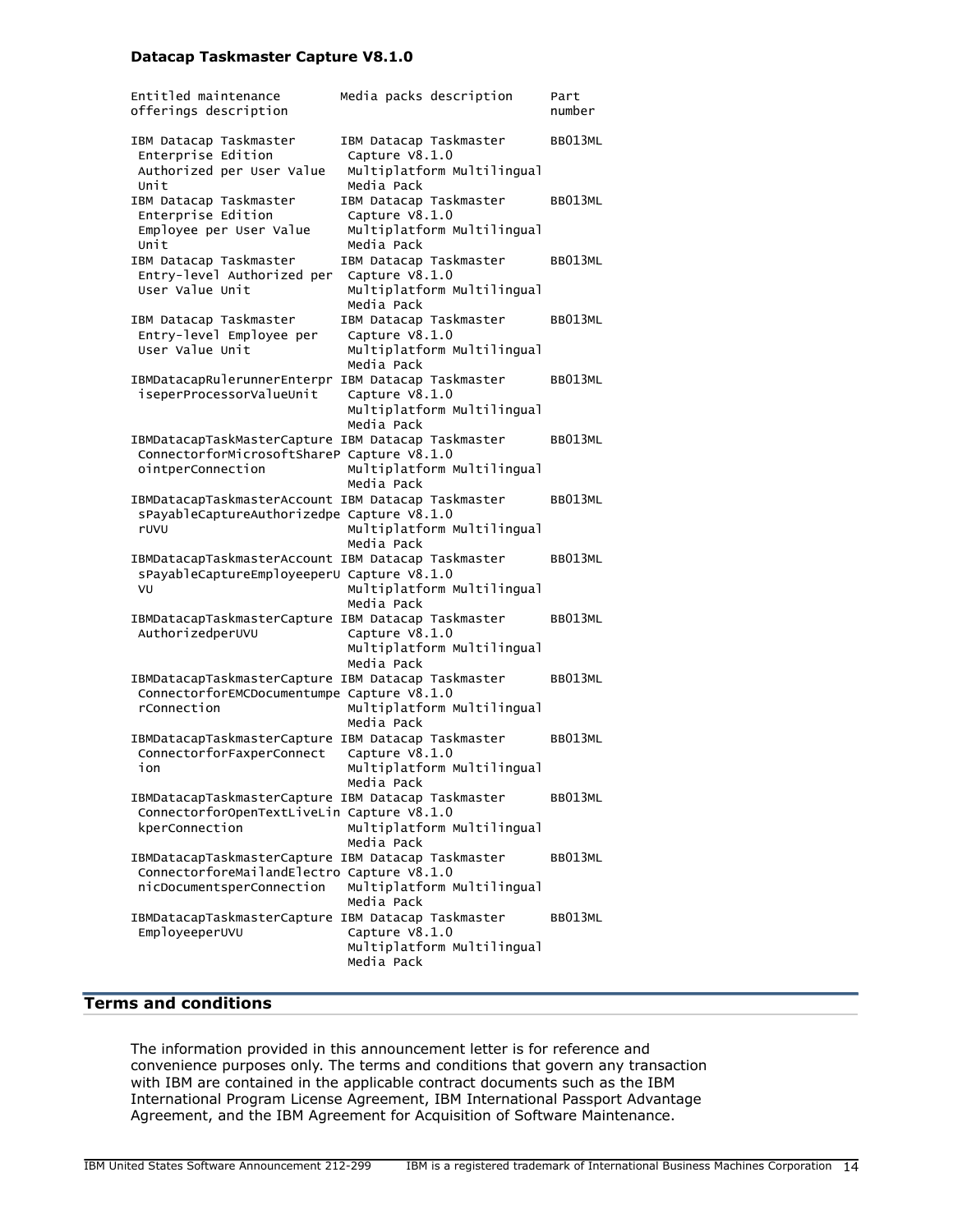# *Licensing*

IBM International Program License Agreement including the License Information document and Proof of Entitlement (PoE) govern your use of the program. PoEs are required for all authorized use.

Part number products only, offered outside of Passport Advantage , where applicable, are license only and do not include Software Maintenance.

This software license includes Software Subscription and Support (also referred to as Software Maintenance).

## *License Information form number*

| Program name               | Program<br>number | Form number            |
|----------------------------|-------------------|------------------------|
| Datacap Taskmaster Capture |                   | 5725-C15 L-EDAE-8VTL74 |

The program's License Information will be available for review on the IBM Software License Agreement website

## <http://www.ibm.com/software/sla/sladb.nsf>

## *Limited warranty applies*

Yes

## *Limited warranty*

IBM warrants that when the program is used in the specified operating environment, it will conform to its specifications. The warranty applies only to the unmodified portion of the program. IBM does not warrant uninterrupted or error-free operation of the program or that IBM will correct all program defects. You are responsible for the results obtained from the use of the program.

IBM provides you with access to IBM databases containing information on known program defects, defect corrections, restrictions, and bypasses at no additional charge. For further information, consult the IBM Software Support Handbook found at

## <http://www.ibm.com/support/handbook>

IBM will maintain this information for at least one year after the original licensee acquires the program (warranty period).

## *Program technical support*

Technical support of a program product version or release will be available for a minimum of five years from the general availability date, as long as your Software Maintenance is in effect. This technical support allows you to obtain assistance (via telephone or electronic means) from IBM for product-specific, task-oriented questions regarding the installation and operation of the program product. Software Maintenance also provides you with access to updates (modifications or fixes), releases, and versions of the program. You will be notified, via announcement letter, of discontinuance of support with 12 months' notice. If you require additional technical support from IBM , including an extension of support beyond the discontinuance date, contact your IBM representative or IBM Business Partner. This extension may be available for a fee.

## *Money-back guarantee*

For clarification, note that if for any reason you are dissatisfied with the program and you are the original licensee, you may obtain a refund of the amount you paid for it, if within 30 days of your invoice date you return the program and its PoE to the party from whom you obtained it. If you downloaded the program, you may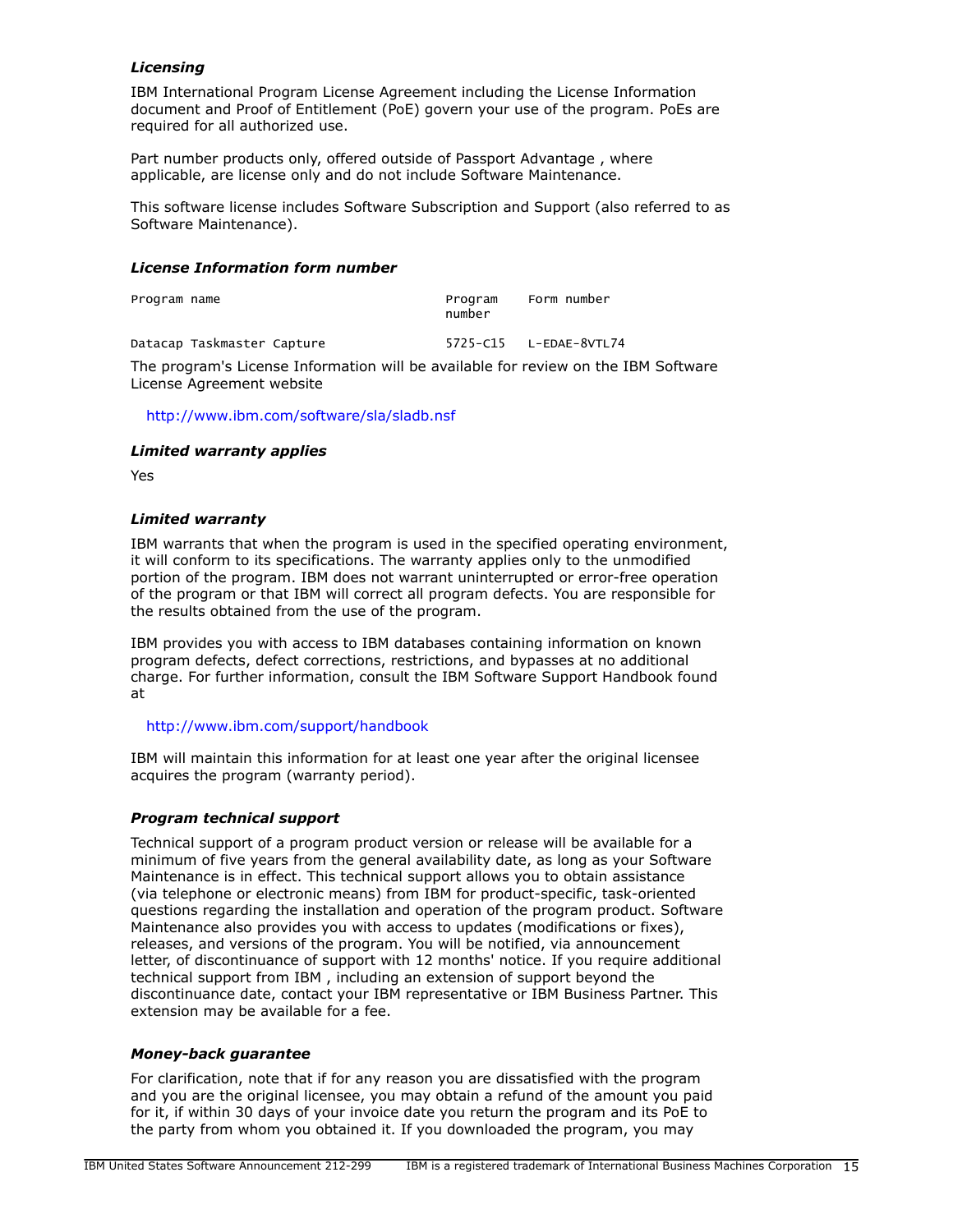contact the party from whom you acquired it for instructions on how to obtain the refund.

• For clarification, note that for programs acquired under the IBM International Passport Advantage Agreement, this term applies only to your first acquisition of the program.

## *Volume orders (IVO)*

No

## *Passport Advantage applies*

Yes, and through the Passport Advantage website at

<http://www.ibm.com/software/passportadvantage>

This product is only available via Passport Advantage . It is not available as shrinkwrap.

## *Usage restriction*

Yes

For additional information, refer to the License Information Document that is available on the IBM Software License Agreement Web site

<http://www.ibm.com/software/sla/sladb.nsf>

## *Software Subscription and Support applies*

Yes. Software Subscription and Support is included with licenses purchased through Passport Advantage and Passport Advantage Express . Product upgrades and technical support are provided by the Software Subscription and Support offering as described in the Agreements. Product upgrades provide the latest versions and releases to entitled software and Technical Support provides voice and electronic access to IBM support organizations, worldwide.

IBM includes one year of Software Subscription and Support with each program license acquired. The initial period of Software Subscription and Support can be extended by the purchase of a renewal option, if available.

While your Software Subscription and Support is in effect, IBM provides you assistance for your routine, short duration installation and usage (how-to) questions, and code-related questions. IBM provides assistance via telephone and, if available, electronic access, to your information systems (IS) technical support personnel during the normal business hours (published prime shift hours) of your IBM support center. (This assistance is not available to your end users.) IBM provides Severity 1 assistance 24 hours a day, 7 days a week. For additional details, consult your IBM Software Support Handbook at

## <http://www.ibm.com/support/handbook>

Software Subscription and Support does not include assistance for the design and development of applications, your use of programs in other than their specified operating environment, or failures caused by products for which IBM is not responsible under the applicable agreements.

For additional information about the International Passport Advantage Agreement and the IBM International Passport Advantage Express Agreement, visit the Passport Advantage website at

## <http://www.ibm.com/software/passportadvantage>

## *System i Software Maintenance applies*

No